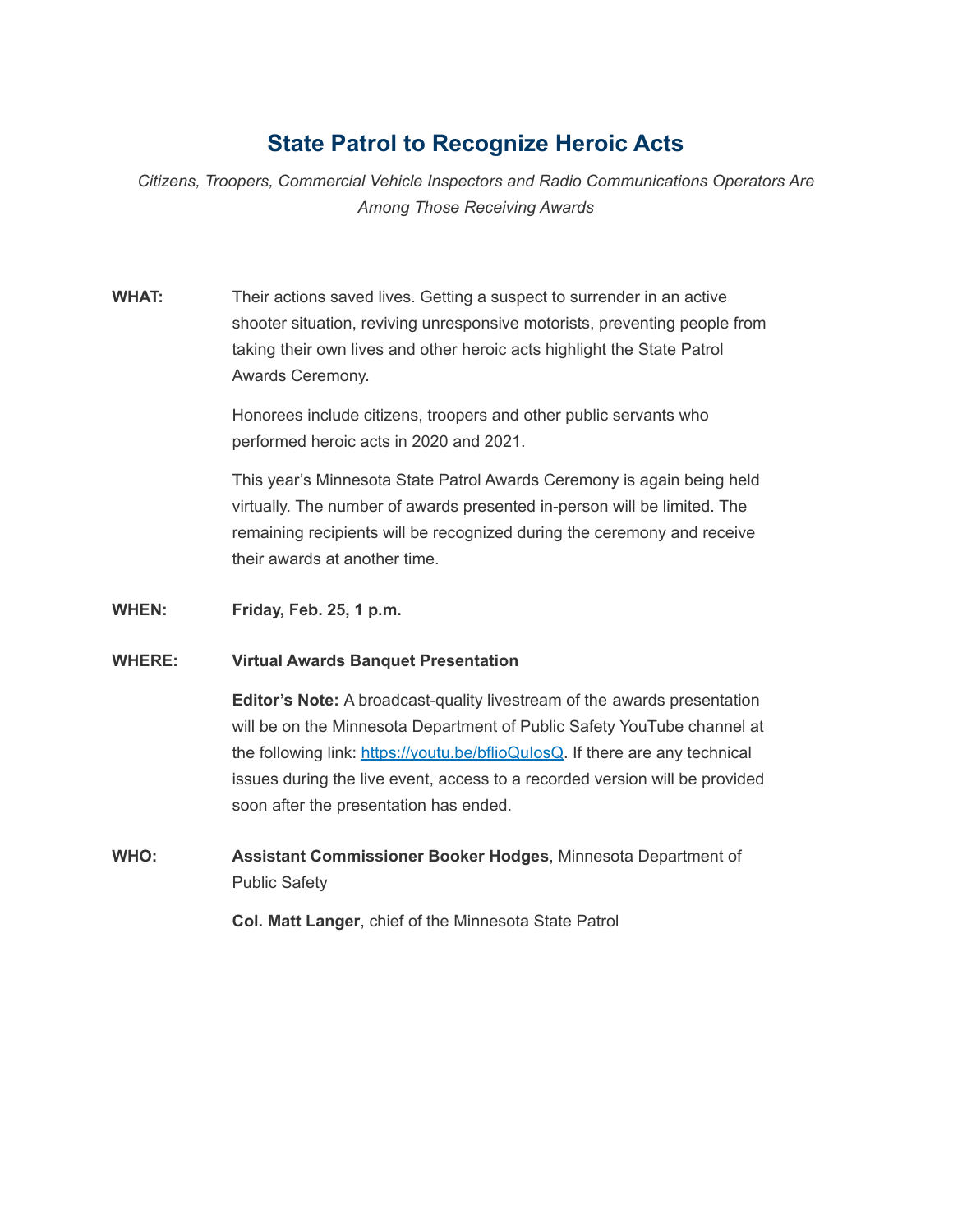**WHY:** The Minnesota State Patrol established its awards ceremony to honor the exemplary efforts of troopers who have excelled in their mission to protect and serve the people of Minnesota. The ceremony also recognizes citizens and members of other law enforcement and emergency service agencies who performed commendable acts to assist troopers and help others.

#### **Awards Narratives**

**Meritorious Citizenship Award:** This award is presented to individuals who have assisted the State Patrol in providing a significant service to the public.

### **Craig Otto**

Nov. 19, 2020 – Craig Otto was driving on Interstate 94 when he saw a car pull away from a traffic stop and noticed the trooper was not in his squad. He spotted the trooper in the ditch and pulled over to assist. The traffic stop suspect had assaulted and injured Trooper Darren Athey after being told he was under arrest. Otto assisted Trooper Athey until responding officers arrived.

#### **Vincent Williams**

Jan. 3, 2021 – At a crash scene on Highway 252 in Brooklyn Center, Vincent Williams witnessed the suspect driver assaulting Trooper Tyler Regenscheid, pinning him to the ground. The suspect was trying to gain control of the trooper's holstered firearm. Williams physically restrained the suspect and verbally commanded him to release the firearm. With William's assistance, Trooper Regenscheid gained control of the suspect until other officers arrived.

#### **Elijah Andrys-Akins and Rashaad Marks**

Jan. 20, 2021 – Elijah Andrys-Akins and Rashaad Marks stopped on Maryland Avenue over I-35E after seeing a young male attempting to jump off the bridge and take his own life. Andrys-Akins and Marks pulled the male over the rail and off the bridge until troopers arrived.

**Life Saving Award:** This award is presented to State Patrol members who distinguish themselves by performing acts that prevent the death of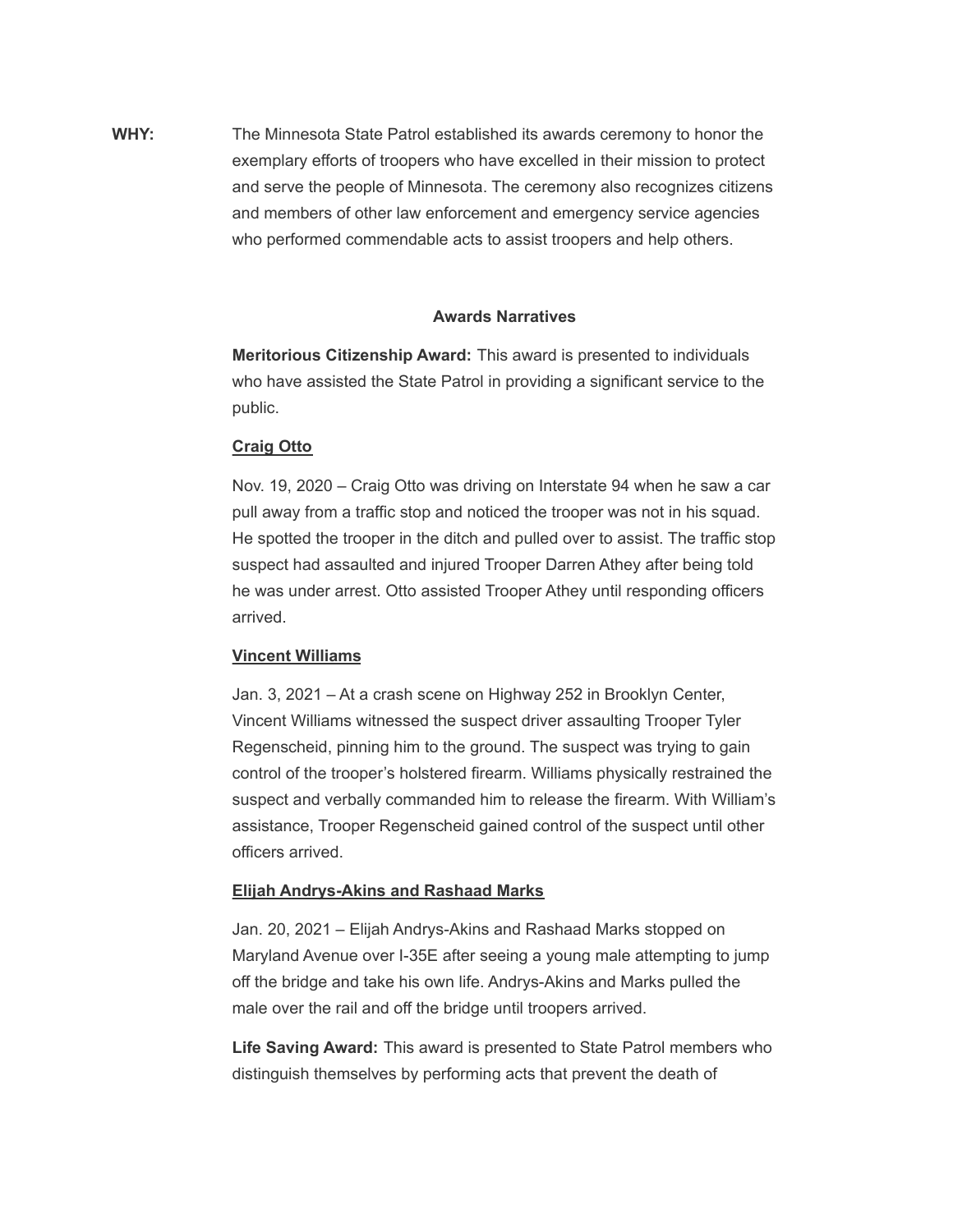another.

### **Trooper Zachery Fay (District 2100- Rochester)**

Dec. 20, 2020 – After meeting a woman at the district office to release items from a vehicle, Trooper Zachery Fay noticed the vehicle she arrived in remained in the parking lot for several minutes. He found the male driver unconscious and the woman trying to wake him. Trooper Fay called for an ambulance and administered Naloxone. After the male stopped breathing, he administered a second dose and began rescue breathing. The driver was transported to the hospital and was later discharged.

### **Trooper Blake Cederstrom (District 2400- East Metro)**

April 25, 2021 – Trooper Blake Cederstrom responded to a medical call on Interstate 94 in Newport. The victim had pulled over after accidentally discharging his firearm while driving. The bullet struck the man in the hip, and caused heavy bleeding. Trooper Cederstrom packed the wound and applied direct pressure to control the bleeding while keeping the man calm until medics arrived.

### **Trooper Tyler Crabtree (District 2100- Rochester)**

June 29, 2021 – Trooper Tyler Crabtree responded to a call for assistance from Rochester police. A man was sitting on an overpass railing and threatening to jump onto Highway 52. As officers distracted the man, Trooper Crabtree approached from behind, grabbed him and pulled him to safety.

## **Trooper Brandon Prowatzke (District 2600- St. Cloud)**

July 11, 2021 – Trooper Brandon Prowatzke responded to a complaint of a vehicle crossing the center line and striking construction barriers. He found the driver and passenger slumped over and unresponsive on an exit ramp. Trooper Prowatzke administered Narcan to the passenger and used a bag valve mask to help them breathe until medics arrived. The driver woke up and was arrested for DUI.

## **Trooper Nick Otterson (District 2800- Baxter)**

July 25, 2021 – A speeding vehicle approached Trooper Nick Otterson, with the driver honking the horn. The driver and her daughter informed Trooper Otterson that her husband, the passenger, was not breathing.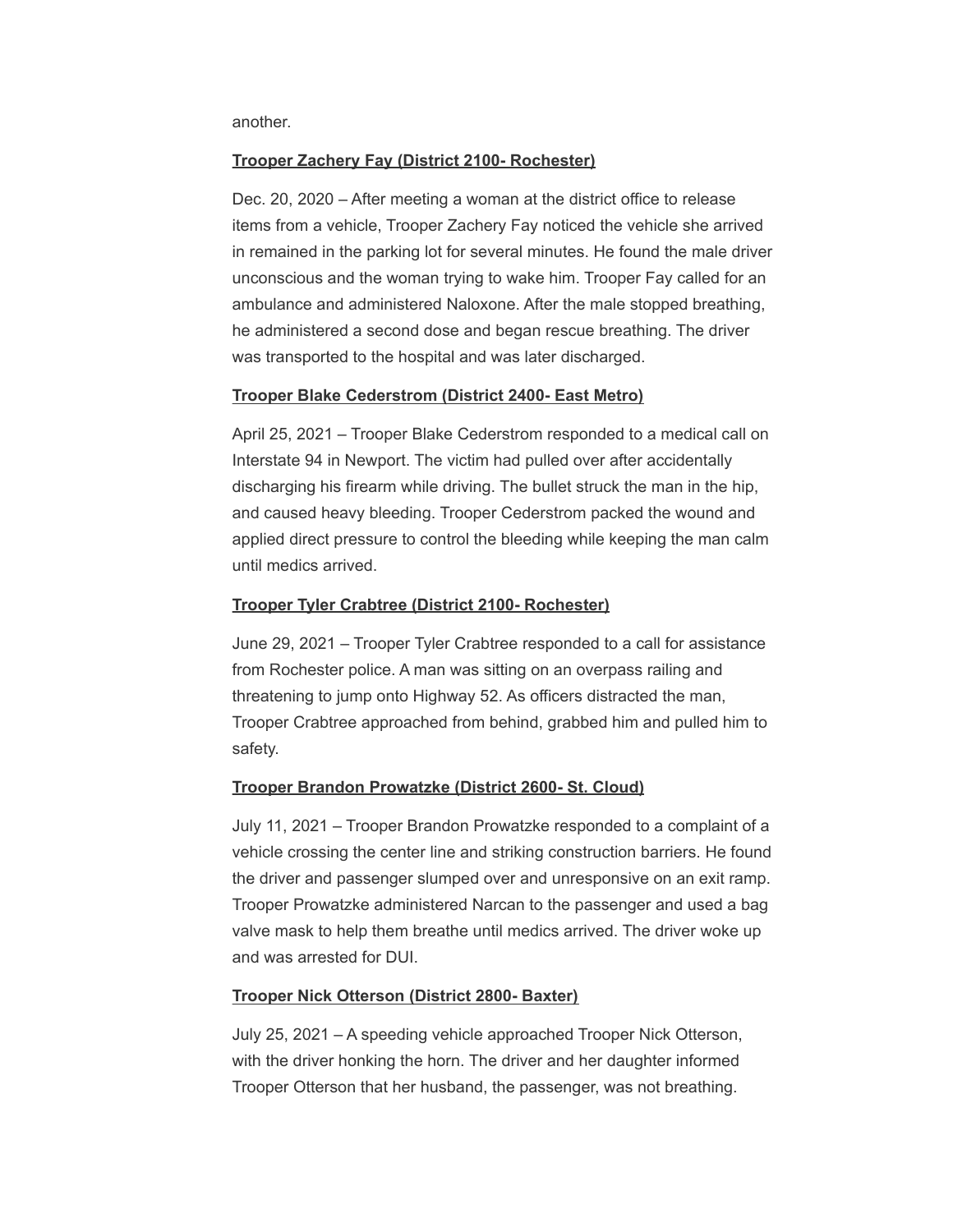Trooper Otterson performed CPR and administered AED shocks until a pulse returned and medics arrived. He then took the women to the hospital remained in contact until the man regained consciousness.

#### **Trooper Alexander Johnson (District 2400- East Metro)**

Aug. 20, 2021 – Trooper Alexander Johnson responded to a call of a pedestrian walking in traffic on Highway 36. He watched the woman run up the ramp and sit on the concrete barrier. She then told him she was going to jump into the traffic below. While Trooper Pedro Ortega talked with the woman, Trooper Johnson wrapped his arms around her and pulled her over the barrier to safety.

#### **Troopers Megan Brynell and Kendall LeMay (District 2400- East Metro)**

Sept. 15, 2021 – Trooper Megan Brynell responded to a medical call with a vehicle off the road. The woman inside was unconscious. Trooper Brynell broke a window to get inside and pulled the woman from to an embankment with the help of a bystander and officers. The woman was not breathing and had no pulse so Trooper Brynell began CPR and administered Narcan. Trooper Kendall LeMay arrived on scene and assisted with chest compressions until medics took her to the hospital

## **Commercial Vehicle Inspectors Daniel Hoesly and Michael Tester (District 4700)**

Sept. 15, 2021 – Commercial Vehicle Inspectors (CVI) Daniel Hoesly and Michael Tester were at the Daytonport Scale in Ramsey when a vehicle with two people inside asked for help. They believed their friend overdosed. The victim was unresponsive and not breathing, so Sgt. Ted McCollor called for an ambulance while CVI Tester started chest compressions. Sgt. McCollor administered a dose of Narcan. CVI Hoesly successfully opened an airway. The victim began to breathe and was monitored until medics arrived.

#### **Trooper Ben Barker (District 2500- West Metro)**

Oct. 10, 2021 – Trooper Ben Barker responded to a medical emergency after a man fell out of a moving vehicle and was run over. Trooper Barker noticed the man lost a significant amount of blood and was actively bleeding. He applied a tourniquet to the man's leg and stopped the bleeding before medics arrived.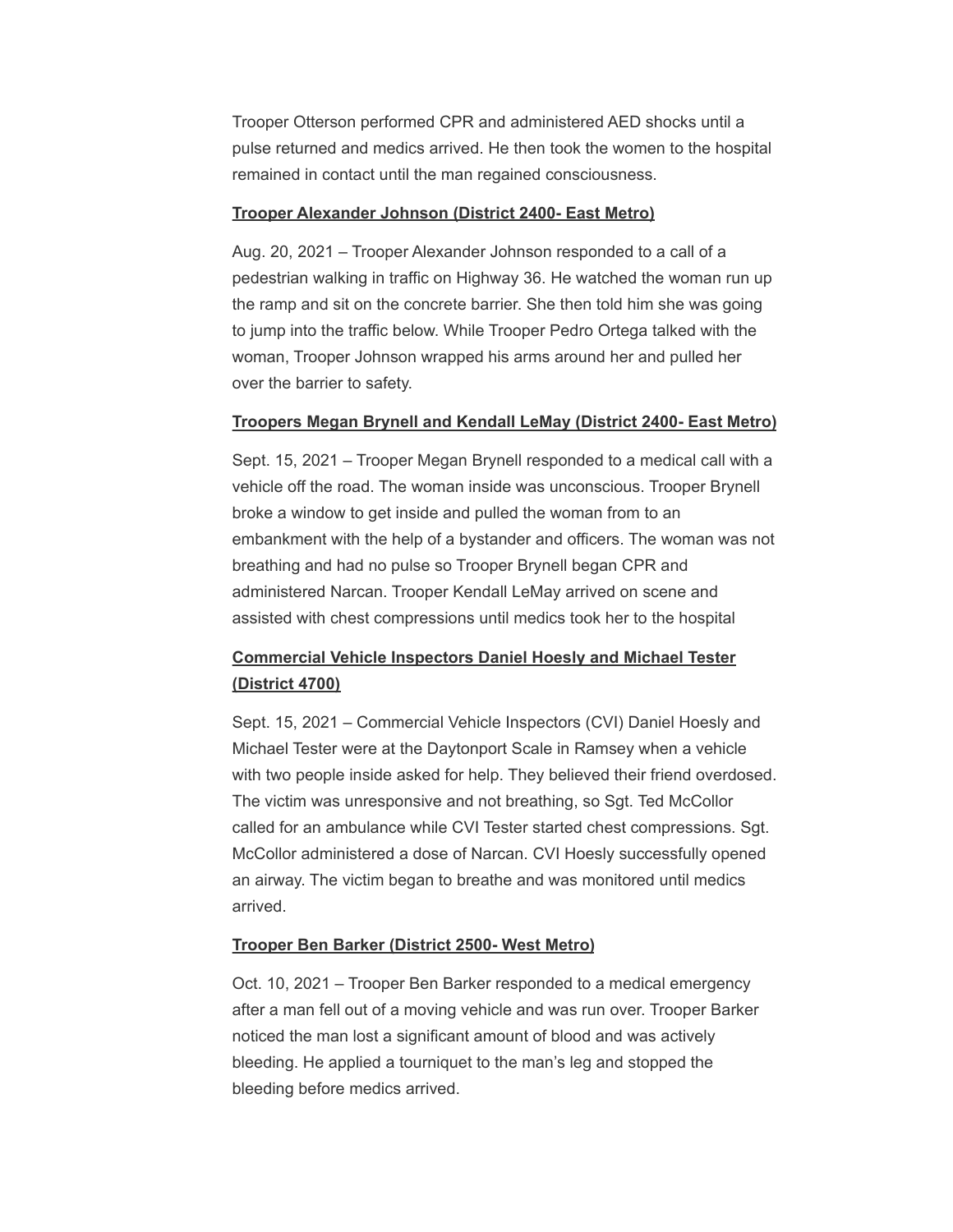## **Troopers Mitchell Johnson, James Lee and Ben Lockman (District 2400- East Metro)**

Dec. 17, 2021 – Troopers Mitchell Johnson and James Lee responded to a vehicle that swerved into a ditch off of Interstate 694. They found the man inside unresponsive so they broke the window and removed him. The man had no pulse so they started CPR. Trooper Ben Lockman arrived on scene and the three rotated administering CPR. The troopers gave him two doses of Narcan before he regained consciousness.

#### **Lt. Heath Dienger and Trooper Shane Roper (District 2100- Rochester)**

## **This presentation is combined with a Meritorious Citizenship Award for Dr. Sam Economou.**

Dec. 18, 2021 – A driver was taking his wife to the hospital when she became unresponsive. He pulled over and Dr. Sam Economou stopped to help. He performed chest compressions for 15 minutes in below freezing temperatures before Lt. Heath Dienger arrived and began rescue breathing. Dr. Economou continued chest compressions while Trooper Shane Roper took over rescue breathing and Lt. Dienger attempted to open the woman's airway. The woman was listed in stable condition the following day.

**Chief's Commendation Award – Communications/911:** This award is presented to radio communications operators (RCOs) who provide vital, life-saving services that lead to the rescue of a person, provide outstanding performance during a special event, or provide a consistent, sustained high level of customer service.

#### **RTMC Dispatchers (Statewide Communications – RTMC)**

#### **RCS (radio communications supervisor) Justin Dejarlais**

#### **RCS Katie Webb**

#### **RCO Sheldon Carlsted**

#### **RCO Abby Jaskowiak**

#### **RCO Martin O'Hehir**

#### **RCO Charles Sexton**

July 6, 2021 – RTMC dispatchers received several 911 calls reporting a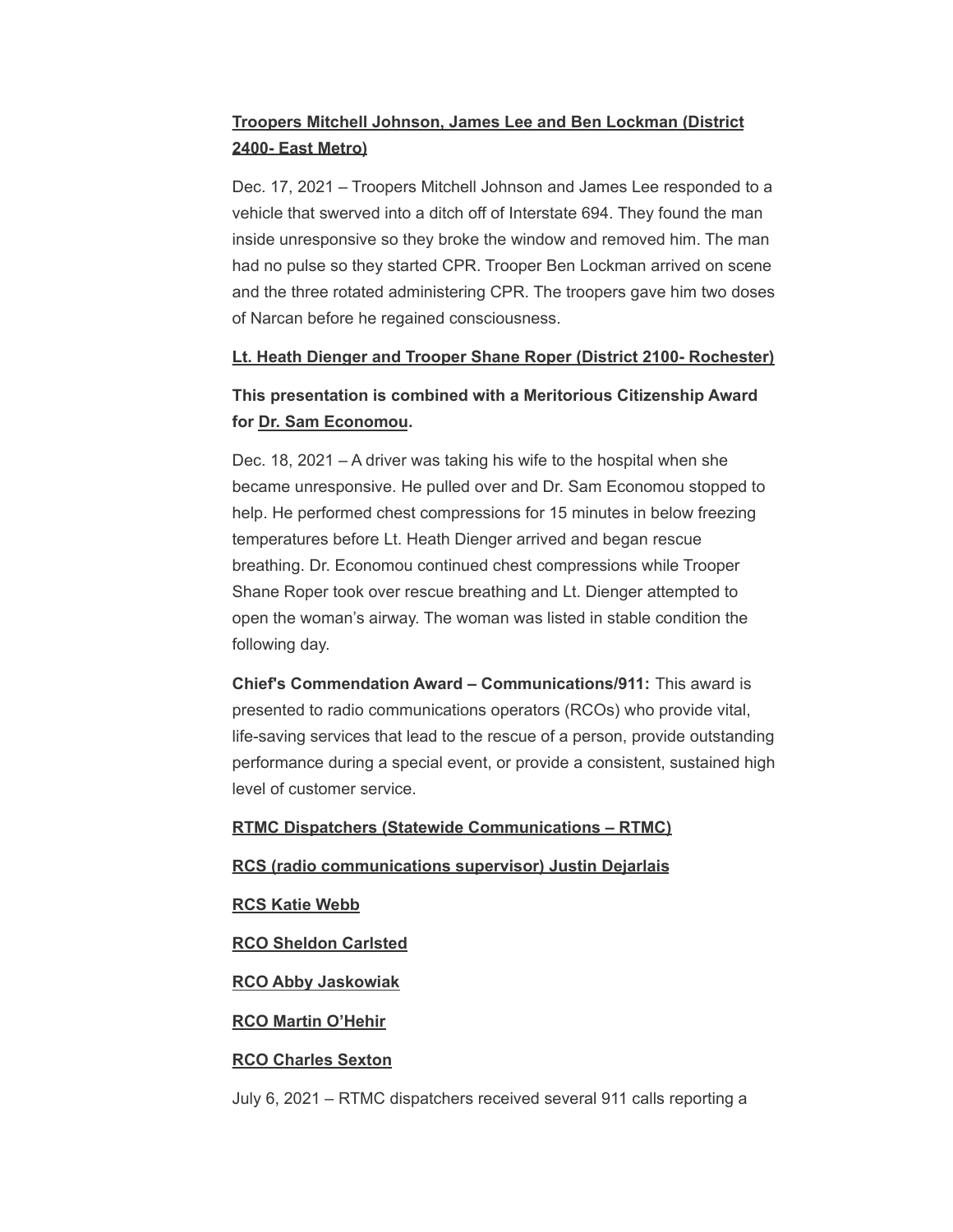vehicle off the road on I-694. A vehicle pulled next to a driver and his teenage son. The person inside fired a gun. When officers arrived, they found the driver with a life threatening gunshot wound to the neck. The dispatch team reviewed traffic camera video to identify the suspect vehicle, determine its last known location, and document the incident. Their efforts ultimately led to the recovery of the vehicle and arrest of the suspects.

#### **RCO Chris Daas (Statewide Communications – RTMC)**

**This presentation is combined with a Meritorious Citizenship Award for Dana and Laura Fontaine and Travis and Todd Wheeler.**

Sept. 5, 2021 – RCO Chris Daas received a 911 call of a rollover crash with injuries. Citizens Dana and Laura Fontaine and Travis and Todd Wheeler found an overturned vehicle on Highway 84. The man inside was unresponsive and was gasping for air. RCO Daas directed Travis and Todd to remove the man from the vehicle and perform CPR as Laura relayed information about his condition. Medics transported him to the hospital and he was later released.

**Meritorious Service Award:** This award is presented to employees for acts involving personal risk posing hazards which could lead to serious injury or loss of life to the employee.

## **Trooper Steve Quern (District 2600- St. Cloud) and Trooper Daniel Ryan (District 2500- West Metro)**

Nov. 29, 2020 – Trps. Steve Quern and Daniel Ryan responded to an active shooter in Albert Lea. The shooter fired more than 90 rounds in a neighborhood, at cars, and at law enforcement which injured a local police officer and two citizens. Trps. Quern and Ryan deployed as a sniper team. Trooper Ryan acted as the spotter while Trooper Quern delivered one shot at the suspect. The shooter surrendered and was arrested.

#### **Sgt. James Brings (District 2600- St. Cloud)**

Feb. 9, 2021 – Sgt. James Brings assisted Buffalo police with an active shooter at the Allina Clinic. At risk of serious injury, Sgt. Brings used his squad car as cover so law enforcement could enter the clinic. Once inside, Sgt. Brings navigated around a known undetonated bomb, directed an arrest team to the shooter, searched for victims and treated the injured.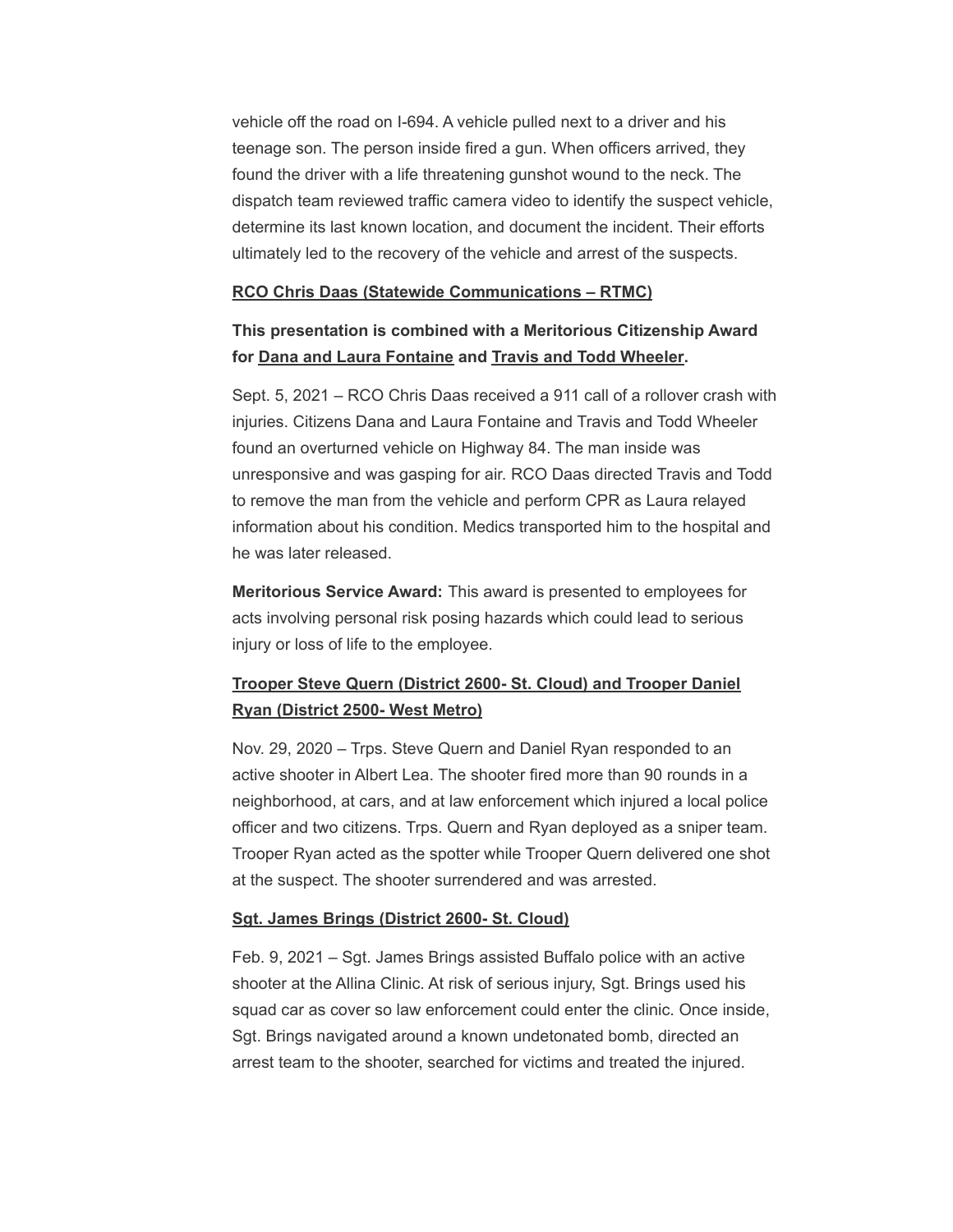#### **Trooper Rich Pender (District 2700- Duluth)**

## **This presentation is combined with a Chief's Commendation Award – Communications/911 for RCO Michelle Bustrak.**

Oct. 16, 2021 – Trooper Rich Pender was dispatched to a double homicide when he spotted the suspect's vehicle. Trooper Pender pursued the vehicle while waiting for additional squads. During the pursuit, the suspect called 911 and said he was going to the police department to commit suicide or force suicide by cop. Once assisting agencies arrived, Trooper Pender performed a PIT maneuver to end the pursuit. The suspect died from a self-inflicted gunshot.

By proactively relaying relevant information to supervision and coordinating assistance with other agencies in a developing situation, RCO Michelle Bustrak helped bring this incident to an end.

**Exceptional Service Award:** This award is presented to employees who have provided extraordinary service in the performance of their duties.

#### **Sgt. Phil Jergenson (District 2500- West Metro)**

Sgt. Phil Jergenson is the West Metro District Investigator, the assistant team leader on the Special Response Team (SRT), and serves as a Lieutenant Colonel in the Army National Guard. Sgt. Jergenson used that experience during an SRT call for an active shooter on Nov. 29, 2021. A man with a high-powered rifle shot an Albert Lea police officer and two others and had entered an apartment building. Sgt. Jergenson organized his team, relayed critical information and led a tactical approach to evacuate residents. As the team came under fire, Sgt. Jergenson issued clear directions in a calm manner until the suspect surrendered.

#### **Sam Kunjummen (MNIT/CAD Group)**

During Operation Safety Net, Sam Kunjummen was an invaluable asset to the Statewide Communications team. He quickly assembled CAD equipment, responded to urgent requests for technical assistance and developed timely solutions to service interruptions. Sam answers his phone day or night and is willing to help or show up when needed. When CAD stations need attention, Sam is quick to remote in or stop by to fix the issue. He sees the job through and never accepts anything less than success.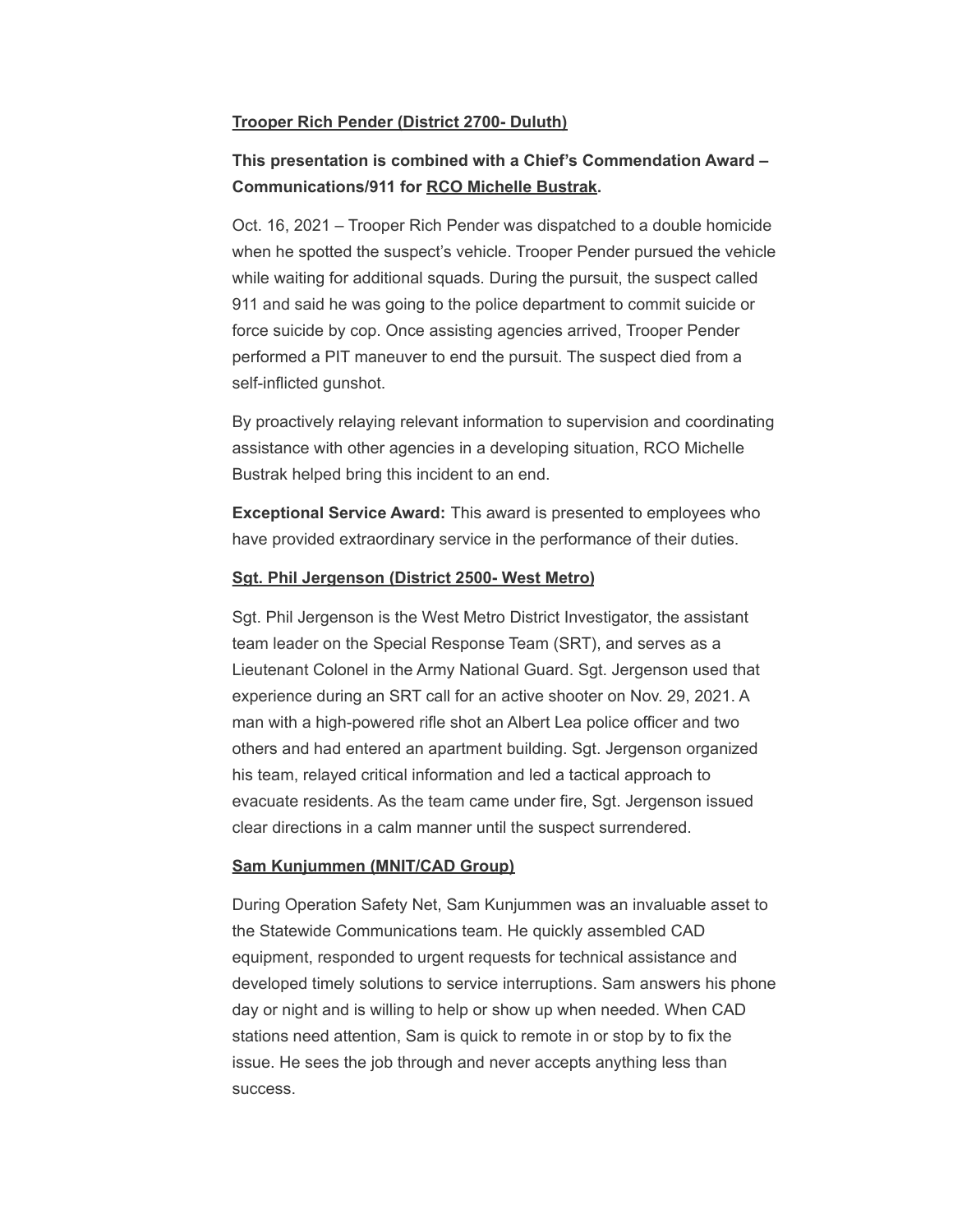#### **Trp. Ryan Marthaler (District 2200- Mankato)**

As a member of the Special Response Team (SRT), Trooper Marthaler holds the position of team leader. This is a demanding position requiring excellent organizational skills and the ability to meet high expectations. In addition, Trooper Marthaler displays a strong work ethic within district operations. He often leads district functions while seamlessly managing SRT duties. He leads with compassion and fairness, taking care of his people to ensure the mission is complete.

#### **Lt. Andrew Martinek (District 2500- West Metro)**

In addition to his supervisory duties in the downtown Minneapolis station, Lt. Andrew Martinek manages the district's Field Training Program, serves as the agency's Traffic Incident Management Coordinator, teaches DWI/SFST training at the Trooper Training Academy, and created the agency's arrest and booking procedures during civil unrest. Lt. Martinek consistently accepts new challenges when tasks are time sensitive or high priority. He identifies creative solutions for creating efficiencies to seek higher success.

#### **Heidi Ostlie (District 2900- Detroit Lakes)**

In addition to her regular full-time duties, Heidi Ostile volunteered to provide support services to the Mobile Response Team and quickly became the team's primary timekeeper. Heidi worked extra hours to accomplish the task during numerous deployments while serving as a resource for other districts. Due to Heidi's extensive knowledge, experience and high-quality work, she was asked to manage the Special Response Team's time keeping duties as well. She accepted the additional duties without hesitation.

#### **RCO Danielle Wressell (Statewide Communications- RTMC)**

On Memorial Day morning, RCO Danielle Wressell received a call from Dakota County dispatch of a stranded driver on Interstate 494 with a disabled trailer. After dispatching a trooper to assist, she learned the driver was a member of VFW Post 9024 and was hauling equipment to a Memorial Day commemoration at Woodbury City Hall. RCO Wressell made arrangements to personally incur the cost of the tow service.

**Eagle Squadron Award:** Each year, the Eagle Squadron Award is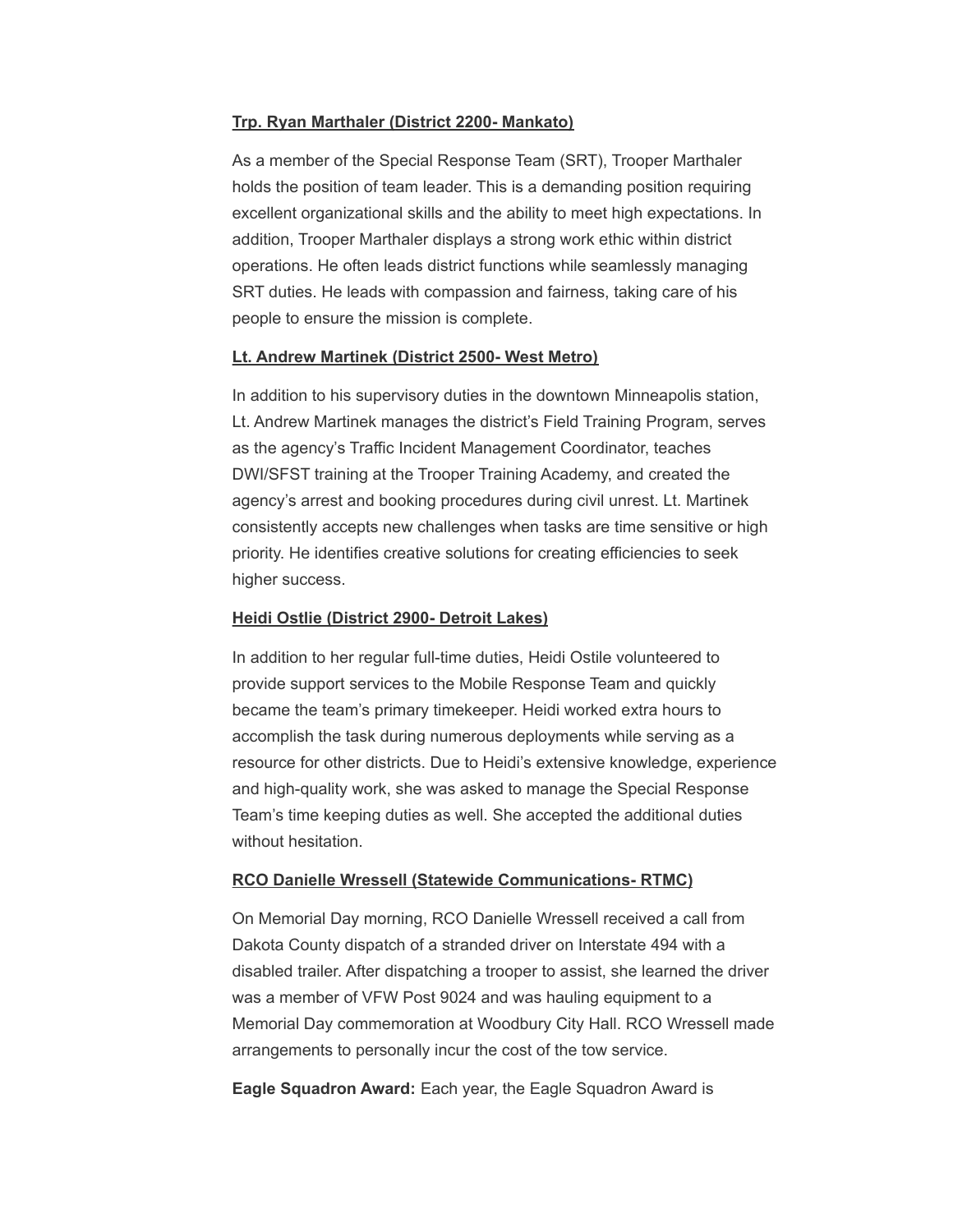presented to the Minnesota State Patrol trooper who arrested the greatest number of impaired drivers the previous year.

### **Trooper Gustavo Culbeaux (District 2500- West Metro)**

Impaired driving enforcement continues to be job number one for every State Patrol trooper. Aggressive enforcement in this important area saves countless lives and injuries each year. In 2021, Trooper Culbeaux arrested 142 impaired drivers.

**Leadership Award:** This award is presented yearly to the employee who consistently exhibits outstanding leadership and excellence in public safety through their personal actions, guidance, direction and professional involvement.

## **Captain Jason Engeldinger (District 3100- Virginia)**

Captain Jason Engeldinger embodies leadership and steadfast commitment in his role as Mobile Response Team (MRT) Commander. He works closely with allied agencies and stakeholders on a well-constructed plan to ensure the best possible outcome when MRT is deployed, even working early mornings or late at night. Captain Engeldinger is a confident and assertive leader who is conscious of his team's safety. He is present at nearly all MRT deployments. If not at the scene, he actively plans and monitors events. Captain Engeldinger provides the highest level of support and mentorship leading to measurable results.

**Civilian Employee of the Year:** This award is presented to the non-sworn employee who best demonstrates outstanding work performance, initiative, leadership and effective interpersonal relations.

## **Sarah Robinson (Training and Development Section)**

Sarah Robinson is tasked with numerous duties and achieves them all with excellence. Sarah's logistical expertise is heavily relied on – from Trooper Training Academies to Mobile Response Team (MRT) deployments. She willingly answers the call day or night, and doesn't stop working until the job is done. Sarah's skill and determination are on full display in rapidly changing, fluid situations. In addition to her regular work, she tracked all expenses related to the Line 3 project including equipment, meals, lodging, supplies and overtime. Her attention to detail and organizational skills were a key contribution to this large project.